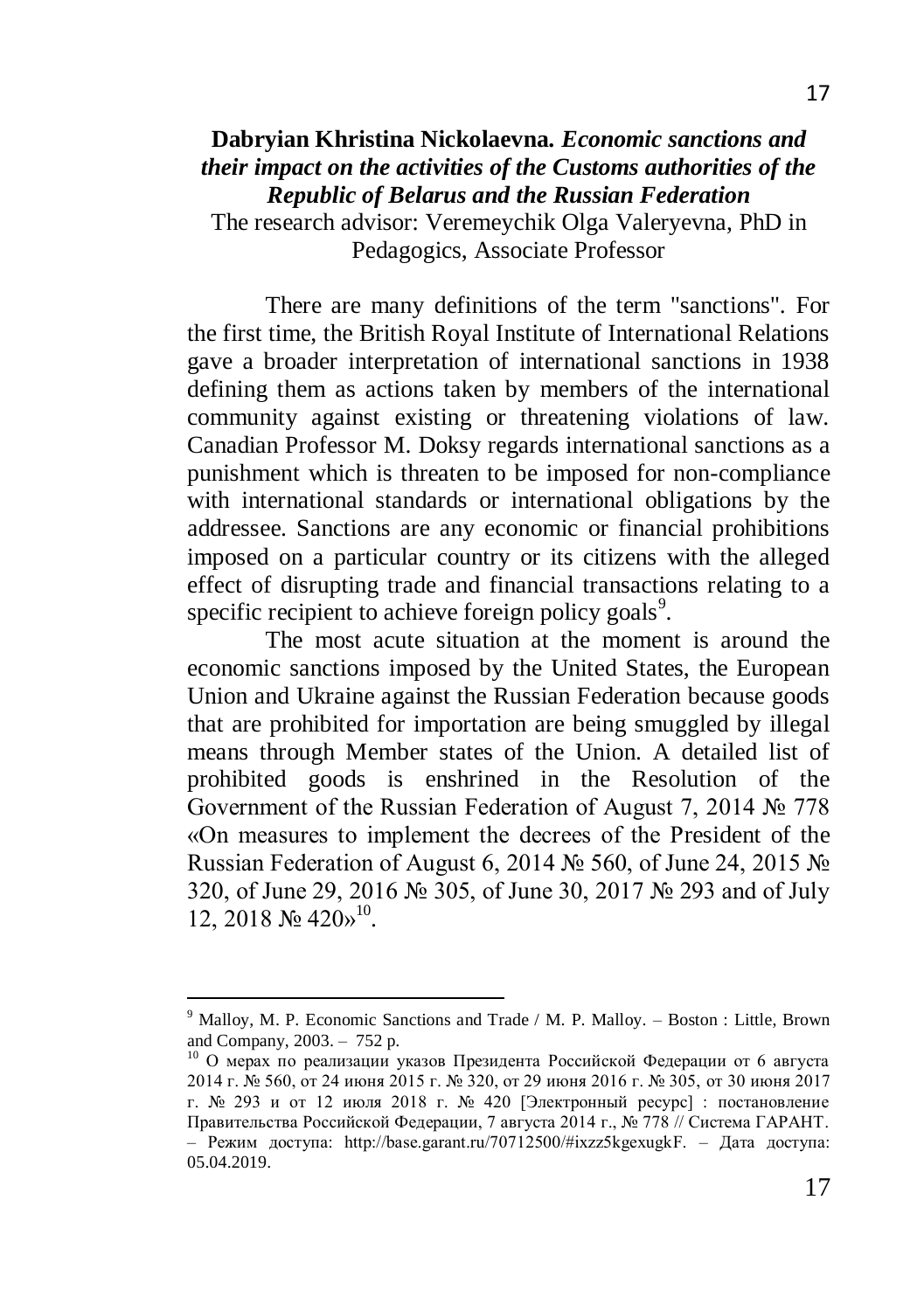Sanctions are a political tool to protect the national interests of the country, to ensure its internal security, as well as to express an assessment of the government's domestic and foreign policy of another state. This is the reason for the vital goal of ensuring the effective functioning of the instrument. The role of customs authorities in comparison with other state bodies is especially important.

After the introduction of the trade embargo in 2014 the smuggling in sanctions goods became one of the most common Customs offences. Most often the goods prohibited for importation enter the Russian Federation through other Member states of the Union (the Republic of Belarus in particular) – a single Customs territory implies sufficiently transparent internal borders.

The Russian Federation has identified 793 cases of receipt of quarantine products with a total weight of more than 14.6 thousand tons using fake phytosanitary certificates of the country of origin. The total amount of sanctioned products destroyed as of August 2018 is estimated at 26 thousand tons, including 862 tons of livestock products and 24.9 thousand tons of plant products.

The Customs service of the Republic of Belarus was seized 21 thousand tons of goods and prevent them from movement towards Russia. As part of the prevention of the importation of sanctions goods about 2 million 300 thousand vehicles from the territory of Western European countries were subject to Customs control. About 4.7 thousand vehicles were returned.

The Russian side has repeatedly complained about the inefficiency of the Belarusian Customs but in numerical terms suppression of prohibited goods is more successful on the Belarusian part of the border. However, one cannot completely deny that Belarusian legal counterparties are not indirectly involved in the illegaldszdktyftransportation of goods. One of the criminal schemes was disclosed by the Federal Customs service. Using the system of professional analysis of markets and companies the department made a list of 29 Russian companies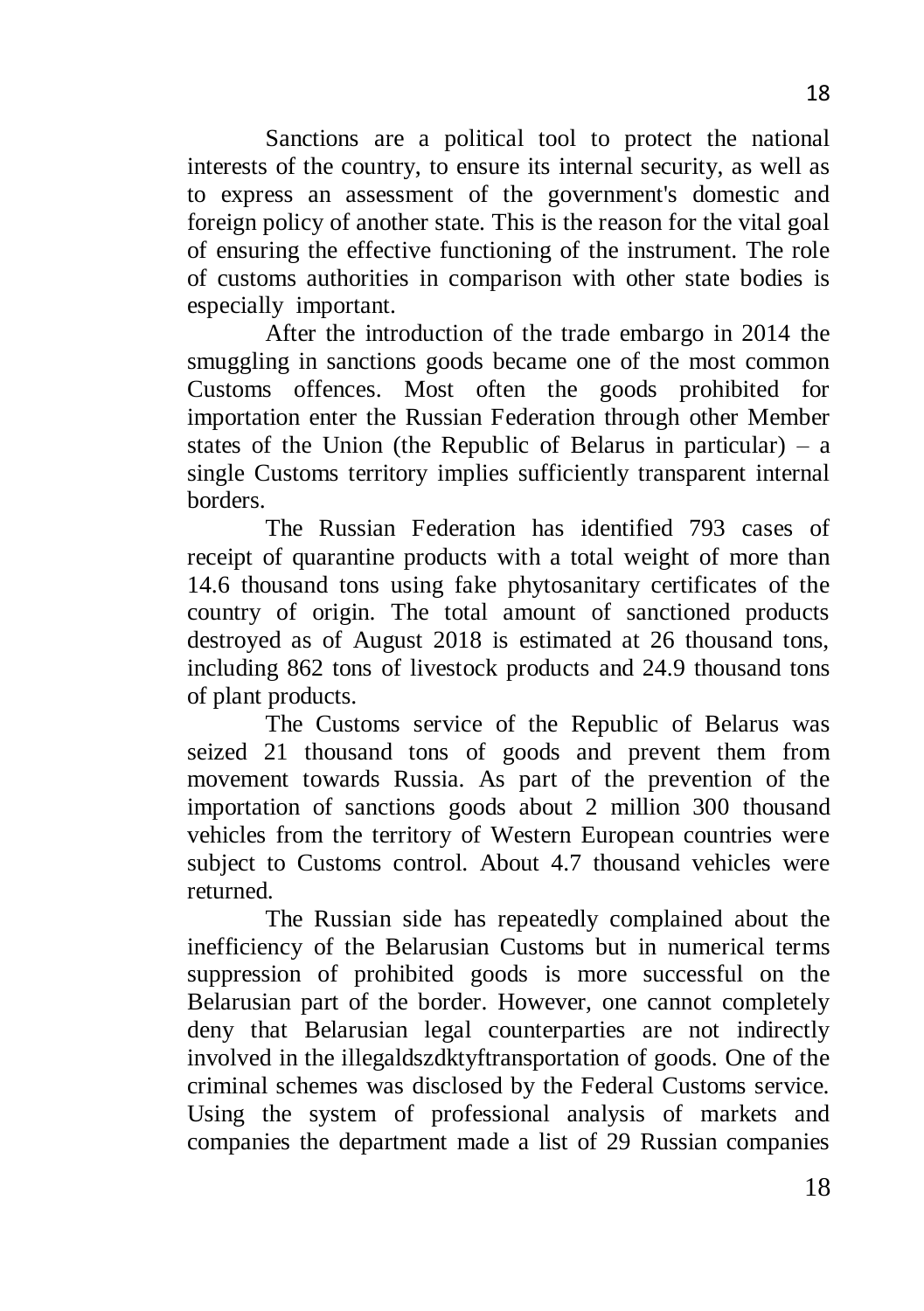supplying prohibited goods to the country. All companies had contracts with one of the three Belarusian suppliers – Beltamozhservis Republican Unitary Enterprise, Gaz Venture LLC or Globalkast LLC. The Federal Customs Service examined it's declarations for the compliance matter (they are registered by Rosaccreditation which certifies the quality of the products supplied). The audit disclosed that the company which had to obtain necessary certification presented samples of products illegally $^{11}$ .

The current situation has revealed a white spot in the legislation of the Eurasian economic Union, there is an urgent need to create an official document defining the obligations of the parties. At the moment, the fight against sanctions goods in other Member States of the Union is based only on verbal agreements and promises between the heads of the relevant departments.

Under the auspices of the Federal Service for Veterinarian and Vegetation Sanitary Supervision the best programmers at the Federal Center for Animal Health have created a unique automated system «Mercury». It is one of the promising areas intended for electronic certification and ensuring traceability under state veterinary supervision during their production, turnover and movement on the territory of the Russian Federation<sup>12</sup>. Control «from the field to the counter» is a principle proclaimed many years ago by the Food and Agriculture Organization of the United Nations and the International Epizootic Bureau. Today it's a crucial element in the mplementation of Customs control with regard to sanctioned goods.

Another potential solution to the problem of importation of sanctions goods is to increase punishment for such offences and crimes.The Ministry of Agriculture of the Russian Federation has already published a similar law.

 $\ddot{\phantom{a}}$ 

 $11$  Таможня раскрыла крупнейшую схему ввоза санкционки [Электронный ресурс] // РосБизнесКонсалтинг. – Режим доступа: https://www.rbc.ru/business/28/08/2017/596dc0779a7947392c2681f1?from=main. – Дата доступа: 05.04.2019.

<sup>12</sup> Государственная информационная система в области ветеринарии [Электронный ресурс]. – Режим доступа[: https://mercury.vetrf.ru/.](https://mercury.vetrf.ru/) – Дата доступа: 05.04.2019.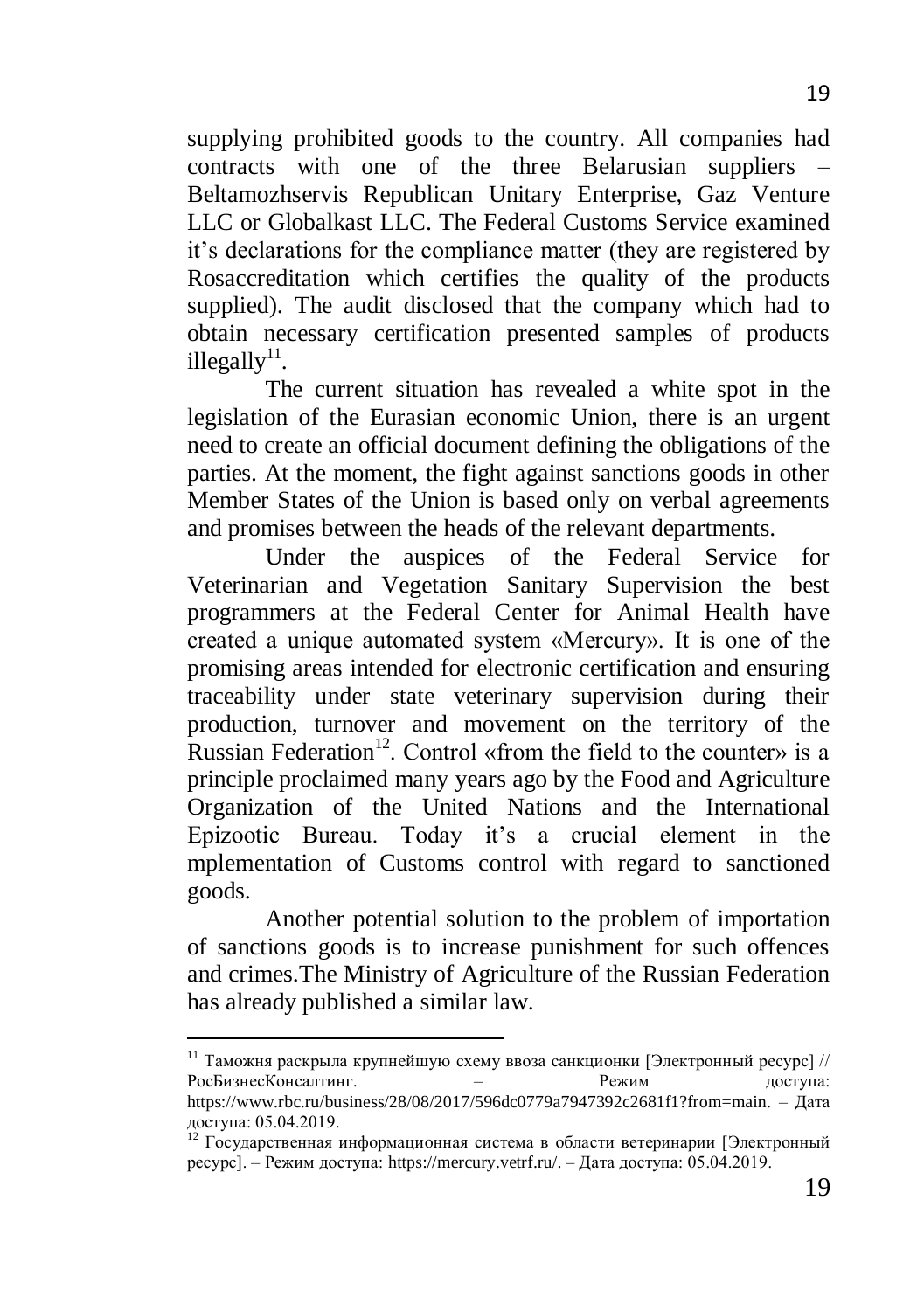The Customs authorities of the two countries regularly carry out raids, customs inspections, road patrols, but these measures are more preventive in nature, since they can not be used to monitor the entire volume of imported goods. The fight against sanctioned goods is also conducted at the level of the Eurasian Economic Commission. It is planned to create aт information system that would provide an open access to the entire volume of declarations of the partner countries including the customs valuation.

One more promising approach is the end-to-end batch identifier which would allow to track the movement of each batch from the seller to the buyer. This identifier is a numerical designation, a unique code that will be altered after performing various operations and placing goods under other Customs procedures.

Recently, active negotiations at the level of departments have yielded results. The Federal Service for Veterinarian and Vegetation Sanitary Supervision and the Main State Inspectorate for Seed Production, Quarantine and Plant Protection of the Republic of Belarus reported about the termination of the certification of fruit and vegetable products arriving from third countries and undergoing Customs operations on the territory of Belarus for its further re-export to Russia. This measure is undertaken exclusively to products that are included in the list of economic response measures and will last until the necessary measures will be taken to confirm the country of origin of products of third countries.

At the same time the prohibition doesn't prevent the import of plant products intended for use in Belarus. In order to exclude illegal deliveries of such goods the Belarusian side has started sending out requests to third countries with a request to clarify information on the production and export volume of fruits and vegetables to the Republic of Belarus.

Thus, it can be concluded that there has not been developed a single universal and highly effective way to combat the importation of sanctioned goods within the framework of the Eurasian Economic Union. Despite the tightening of